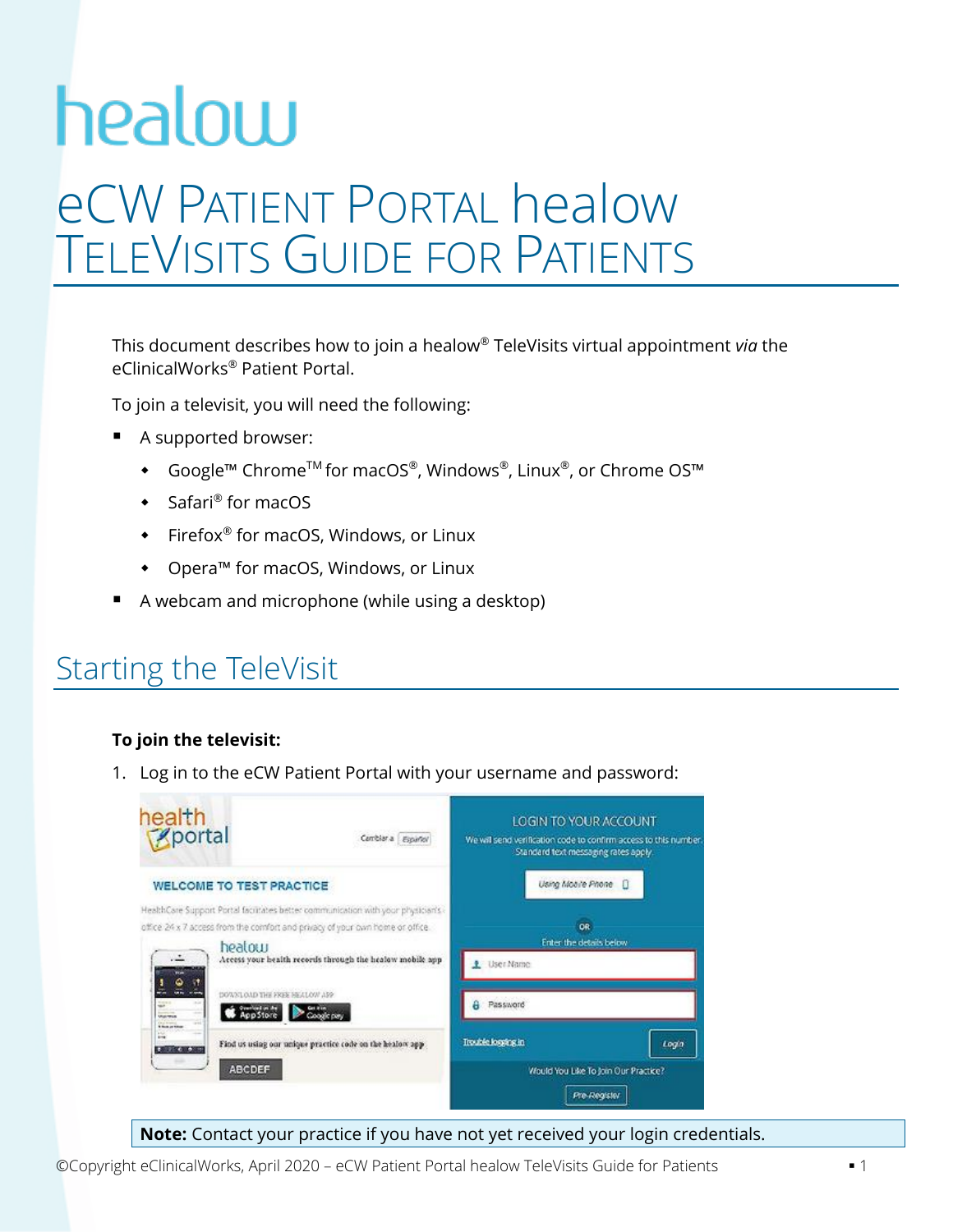- 2. On the Patient Portal home page, click *Dashboard*.
- 3. In the Appointments section, click *Join TeleVisit*:

| œ<br>Home<br>m                                                                                                                                                                                                                                                                                                                                 | <b>EB</b> Camble a Español<br>凸<br>Welcome                                                           | (b) Sign<br>Practice Details                    |
|------------------------------------------------------------------------------------------------------------------------------------------------------------------------------------------------------------------------------------------------------------------------------------------------------------------------------------------------|------------------------------------------------------------------------------------------------------|-------------------------------------------------|
| H<br>Dashboard<br>Welcome to the Patient Portal Website of Pounds Transformation!                                                                                                                                                                                                                                                              |                                                                                                      | k,                                              |
| ***** Please note that this portal is intended for patients to communicate with their providers and dieticians safely and securely. Providers and<br>messages within a 24 - 48 hour period. This portal is not intended for emergency purposes. If you are experiencing an emergency please dial 9<br>My Account<br>emergency room. Thonk you, |                                                                                                      |                                                 |
| Messages<br>œ<br>ග<br>Ë<br><b>Medical Records</b><br>Current<br><b>View All</b>                                                                                                                                                                                                                                                                | ٠<br>M<br>Wew All<br>unread                                                                          | 3<br>Fis,<br>Taking                             |
| <b>APPOINTMENTS</b><br>Appointments<br><b>COL</b><br>É3<br>Dr.<br>Practice Itame<br>Questionnaires<br>Practice Address                                                                                                                                                                                                                         | MESSAGES<br>12/18/2018<br>Happy New Year!<br>Happy Now Yearl As the end of the year arrives,<br>Was. | <b>CURRENT MEDIC</b><br>Glucophage XR<br>SOO MG |
| 03/06/2019 3:00 AM EST<br>Join TeleVisit                                                                                                                                                                                                                                                                                                       | RE:Re:No holiday blues!<br>11/30/2018<br>got the mwssage                                             | Crofelemer<br>×,<br>125 MG<br>Request Ref       |

4. On the healow TeleVisit window, answer the questions in the *Questionnaire* section.

**Note:** Questions are not mandatory; complete as much as you are able.

5. Click *Submit Questionnaire*:

|                                                                                                              |                                     | <b>B</b> Login |  |  |  |
|--------------------------------------------------------------------------------------------------------------|-------------------------------------|----------------|--|--|--|
| ◙<br><b>B</b> Vitals<br>Compatibility Check<br>Questionnaire                                                 | Join the TeleVisit Appointment<br>o |                |  |  |  |
| Please complete your health questionnaire to the best of your ability.                                       |                                     |                |  |  |  |
| Miscellaneous:                                                                                               |                                     |                |  |  |  |
| Have you traveled outside of the United States in the past two weeks?<br>@ Yes<br>⊜ No                       |                                     |                |  |  |  |
| Have you been in contact with anyone experiencing cold-like symptoms in the past two weeks?<br>◎ Yes<br>⊕ No |                                     |                |  |  |  |
| Do you have a fever?<br>⊜ Yes<br>⊜ No                                                                        |                                     |                |  |  |  |
| Are you experiencing any respiratory symptoms?<br>□ Yes<br>⊜ No                                              |                                     |                |  |  |  |
| <b>Submit Questionnaire</b>                                                                                  |                                     |                |  |  |  |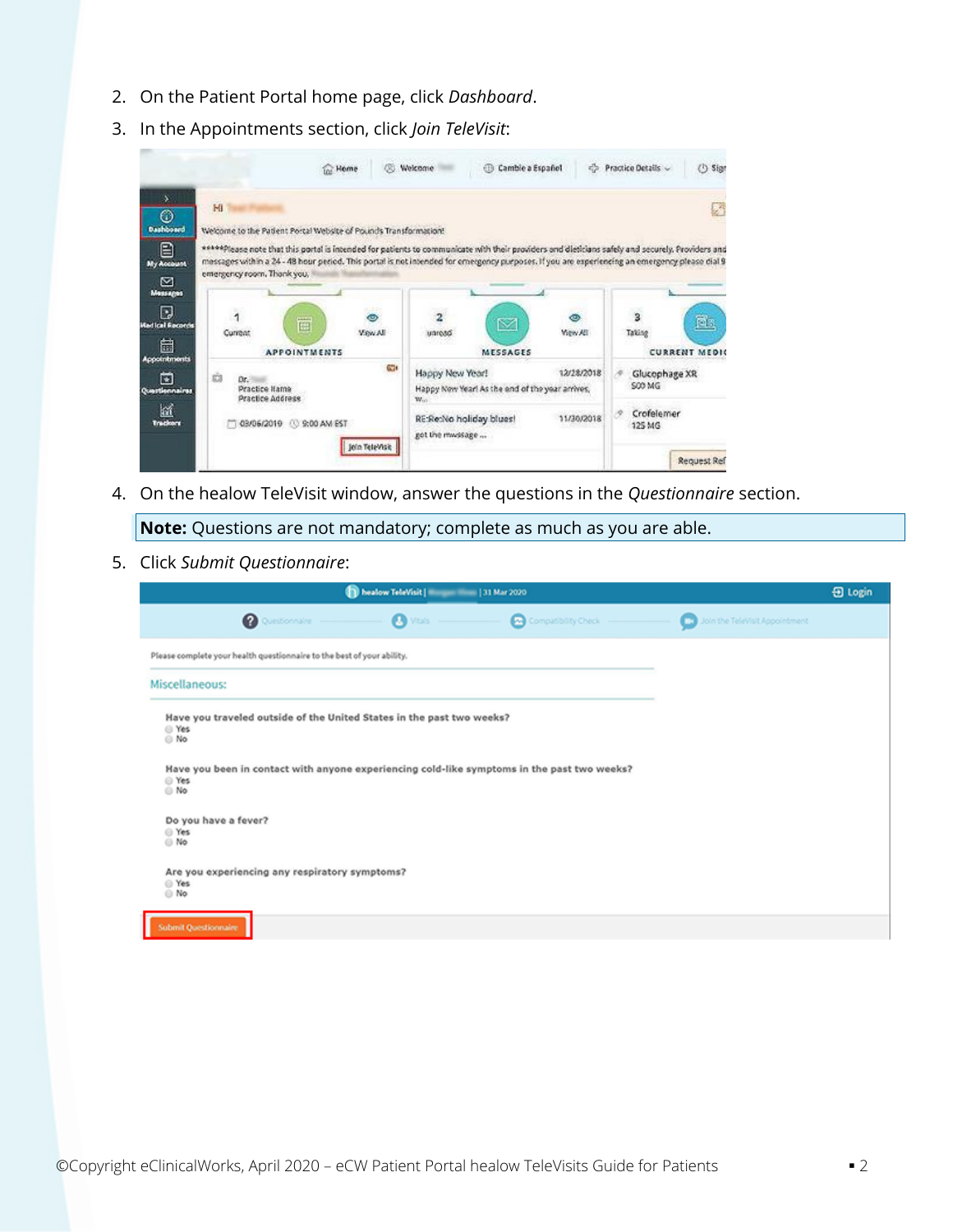6. Enter your vitals in the *Vitals* section and then click *Submit Vitals*:

| healow TeleVisit      |                    |        | 日 Login            | Help? |
|-----------------------|--------------------|--------|--------------------|-------|
|                       | <b>O</b> Vitals    |        | Compatibility Chec |       |
| Height                |                    |        |                    |       |
|                       | íť                 | inches |                    |       |
| Weight                |                    |        |                    |       |
|                       | pounds             |        |                    |       |
| <b>Blood Pressure</b> |                    |        |                    |       |
|                       | Ì                  |        |                    |       |
| Temperature           |                    |        |                    |       |
|                       | E.                 |        |                    |       |
| Respiratory Rate      |                    |        |                    |       |
|                       | breaths per minute |        |                    |       |
| Pulse Rate            |                    |        |                    |       |
|                       | breaths per minute |        |                    |       |
| Submit Vitals         |                    |        |                    |       |
|                       |                    |        |                    |       |
|                       |                    |        |                    |       |

- **Note:** Vitals are not mandatory; complete as much as you are able.
- 7. On the pop-up window, click *Allow*.

The healow TeleVisits system performs a compatibility check to make sure the necessary requirements, including the webcam, microphone, and Internet bandwidth, are compatible to join the televisit.

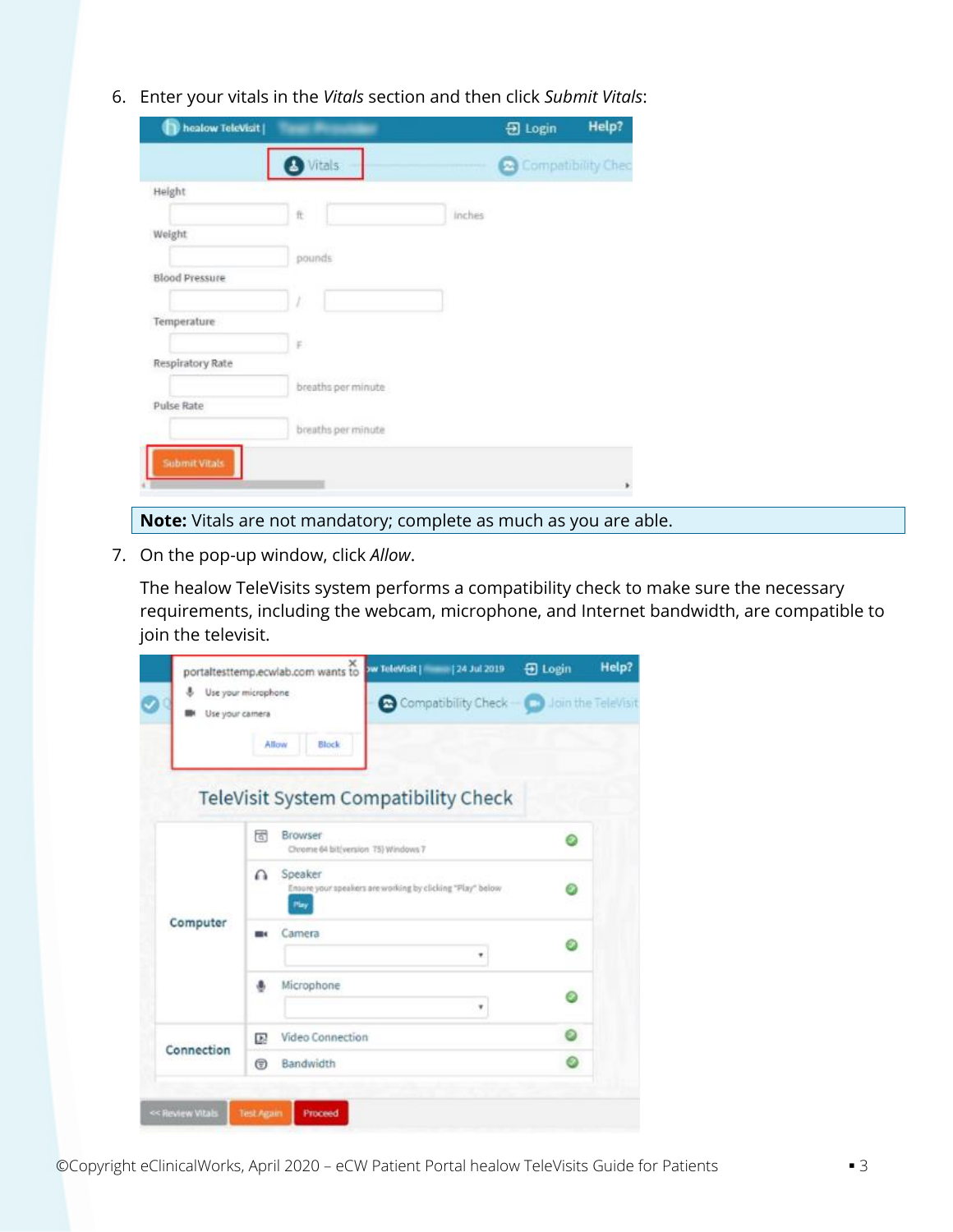After the compatibility check is performed, the system responds with the following message: *The questionnaire and Vitals have been submitted successfully*:

8. Click *Start TeleVisit*:



The virtual waiting room window opens, displaying the provider's name and appointment time. At the same time, the provider is notified about the televisit appointment:



When the provider joins the televisit, the *Provider and Patient Windows* opens. The duration of the televisit displays on the bottom of the window.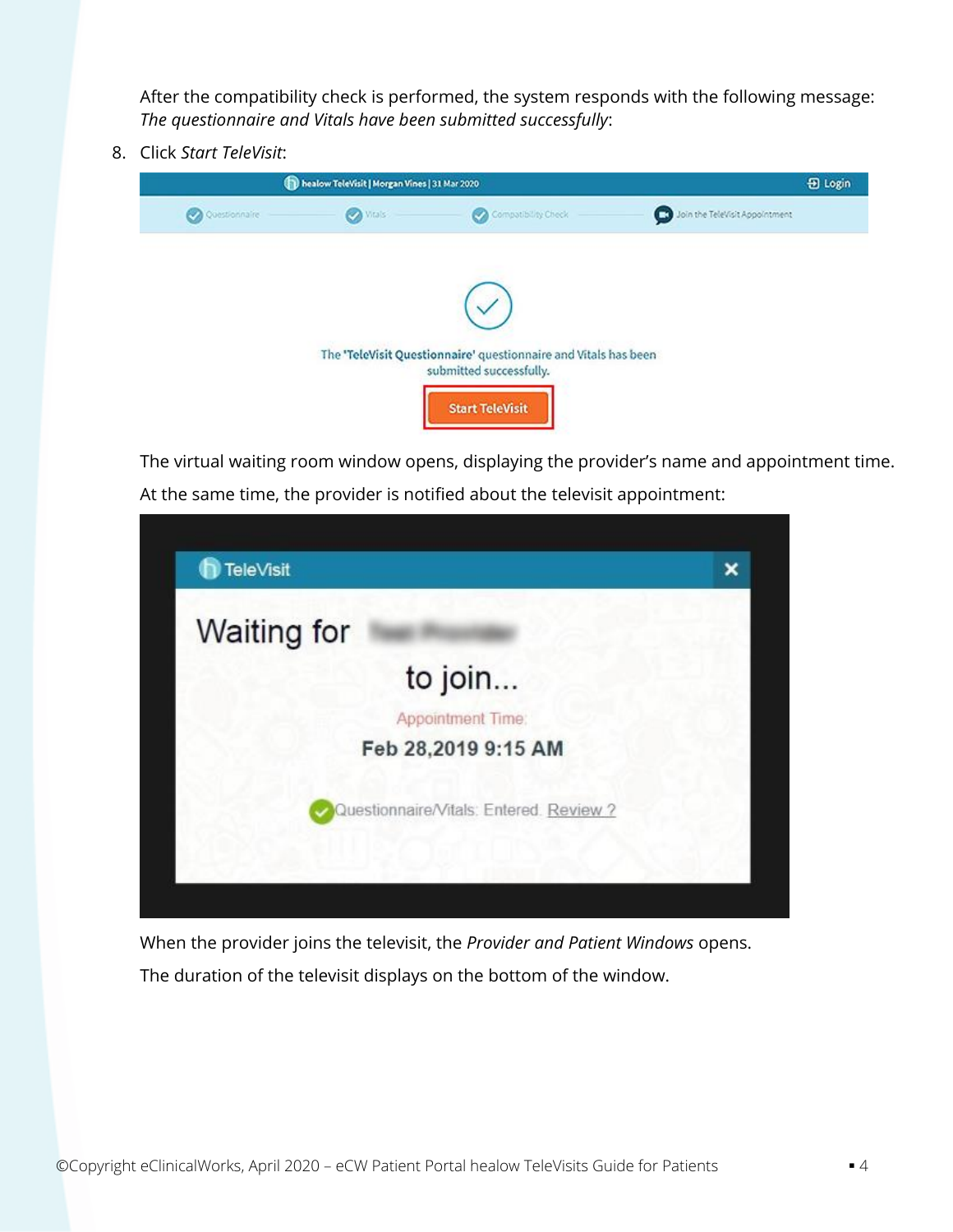The healow TeleVisit window includes a viewing window, time duration, and camera and audio options:



The following table describes the features available on the TeleVisit window:

| Features | Description                                                               |
|----------|---------------------------------------------------------------------------|
| 00:01:41 | Displays the duration of the visit                                        |
|          | Click the gear icon to view additional camera<br>and microphone settings. |
|          | Click to pause the visit.                                                 |
|          | Click to mute your audio.                                                 |
|          | Click to display the visit chat.                                          |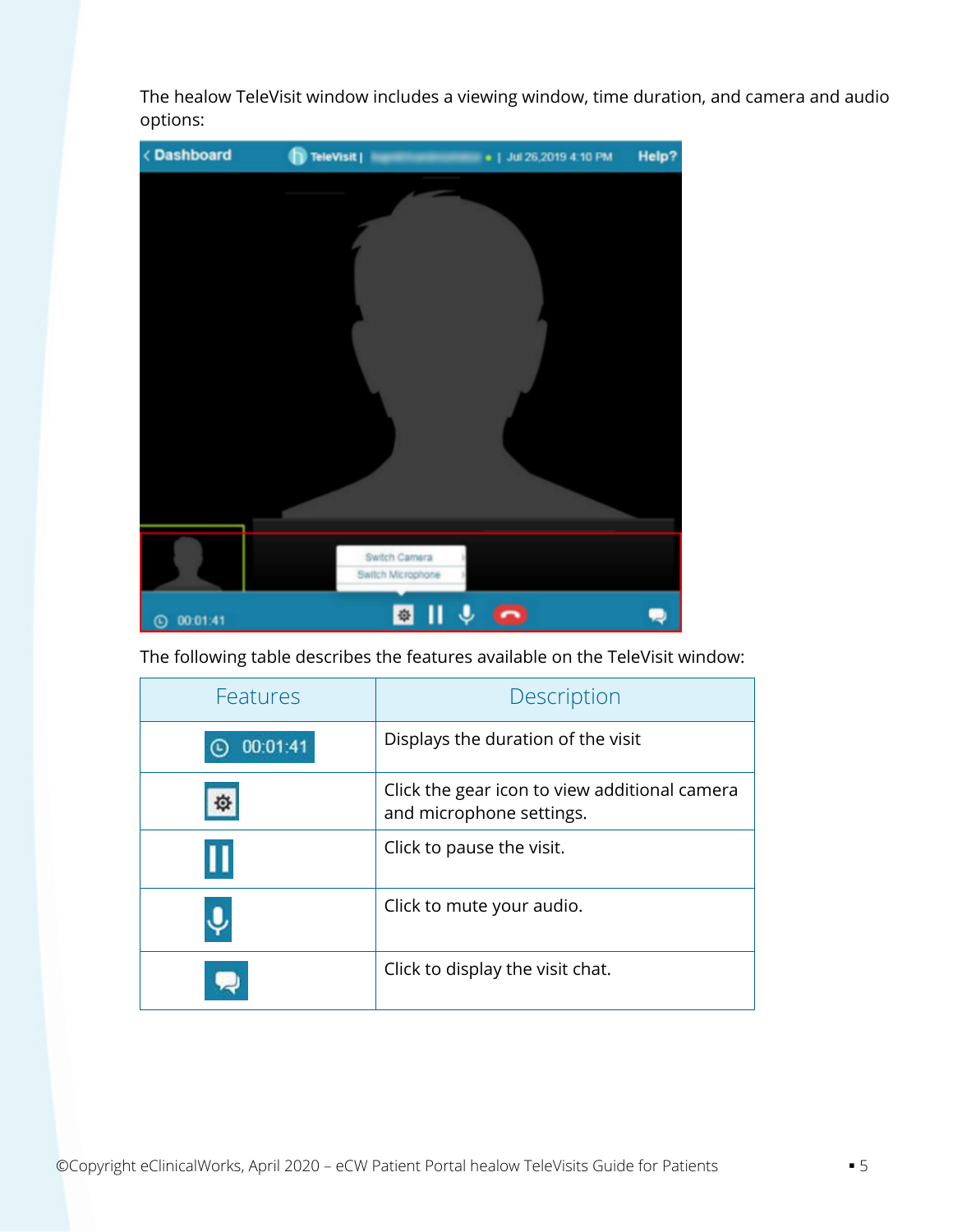9. After the televisit is concluded, click the red phone icon at the bottom of the window to end the session:

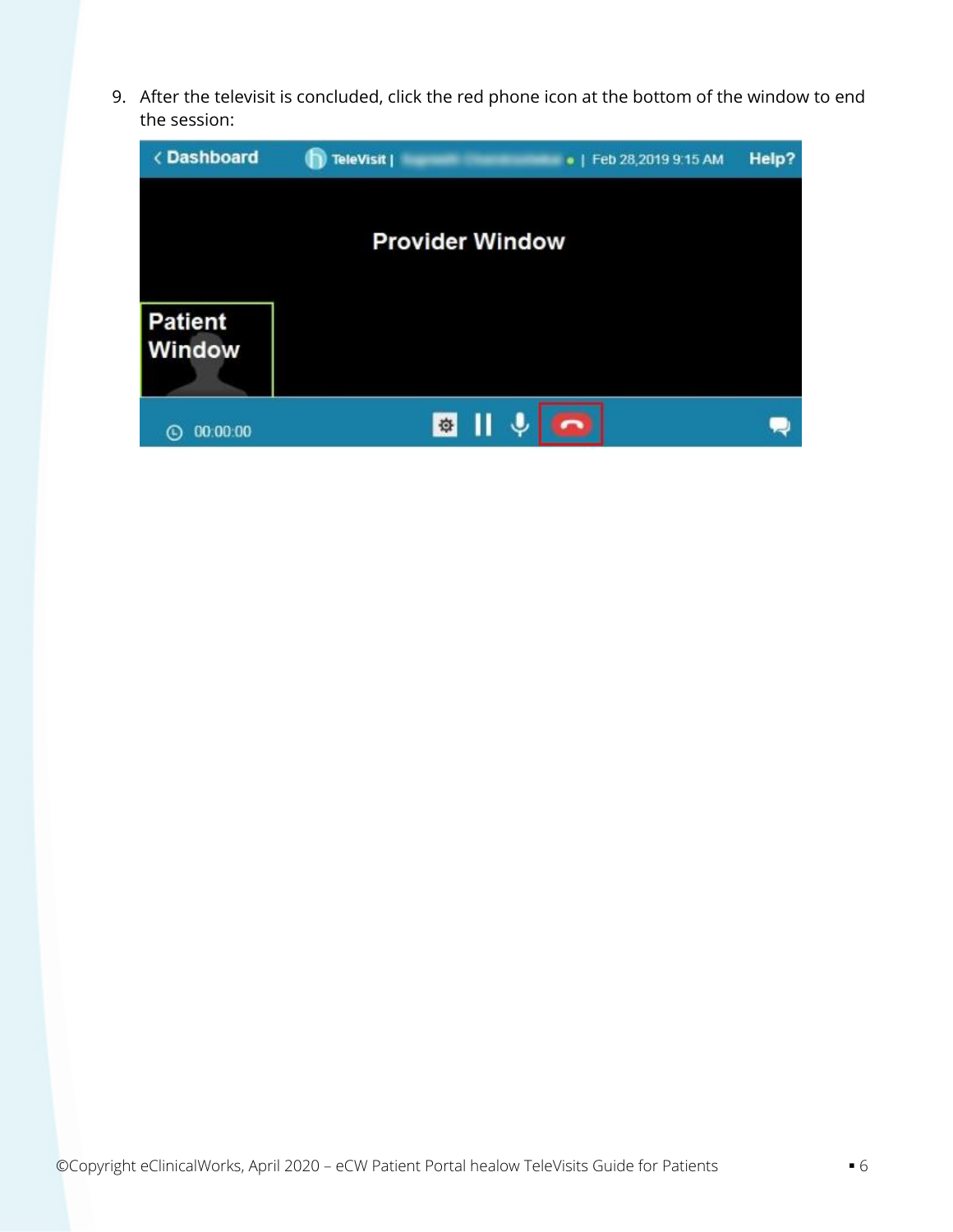# APPENDIX A: DOCUMENTATION TERMS AND **CONDITIONS**

**Documentation:** This document contains information that is confidential and proprietary to healow, LLC and is intended for use solely by its authorized licensees (the "Authorized Entity"). In accordance with these conditions and contractual agreements by the Authorized Entity, this document may not be copied, displayed, distributed, published, or otherwise reproduced, otherwise used, transmitted, or in any form or otherwise made available or used by anyone other than the Authorized Entity to whom this document was originally delivered without the prior written consent of healow, LLC. Pursuant to Authorized Entity's agreement with healow, Authorized Entities may receive copies of or access to certain written technical support or explanatory documents regarding healow's software, healow's services, and/or healow's internal policies and procedures (collectively, the "Documentation").

The examples, images, and scenarios presented in this Documentation are solely for explanatory use of healow's software and services and should not be construed as directives for clinical or medical decisions; the Authorized Entity is ultimately and completely responsible for clinical and/or medical decisions made regarding patient care.

healow's Documentation may contain hyperlinks to external sites and/or third-party vendors for functional, informational, or instructional purposes. Use of these external links is at the Authorized Entity's risk.

healow assumes no responsibility for errors or omissions that may appear in this publication and reserves the right to change this publication at any time without notice. All users are instructed to consult the latest version of the Documentation at my.eclinicalworks.com for the latest updates to the Documentation at all times.

Once obtained, the distribution or posting of this proprietary document on the Internet for public and/or private use is strictly prohibited. This restriction includes Internet websites, forums, blogs, private or public portals, or any other electronic means of sharing beyond the Authorized Entity.